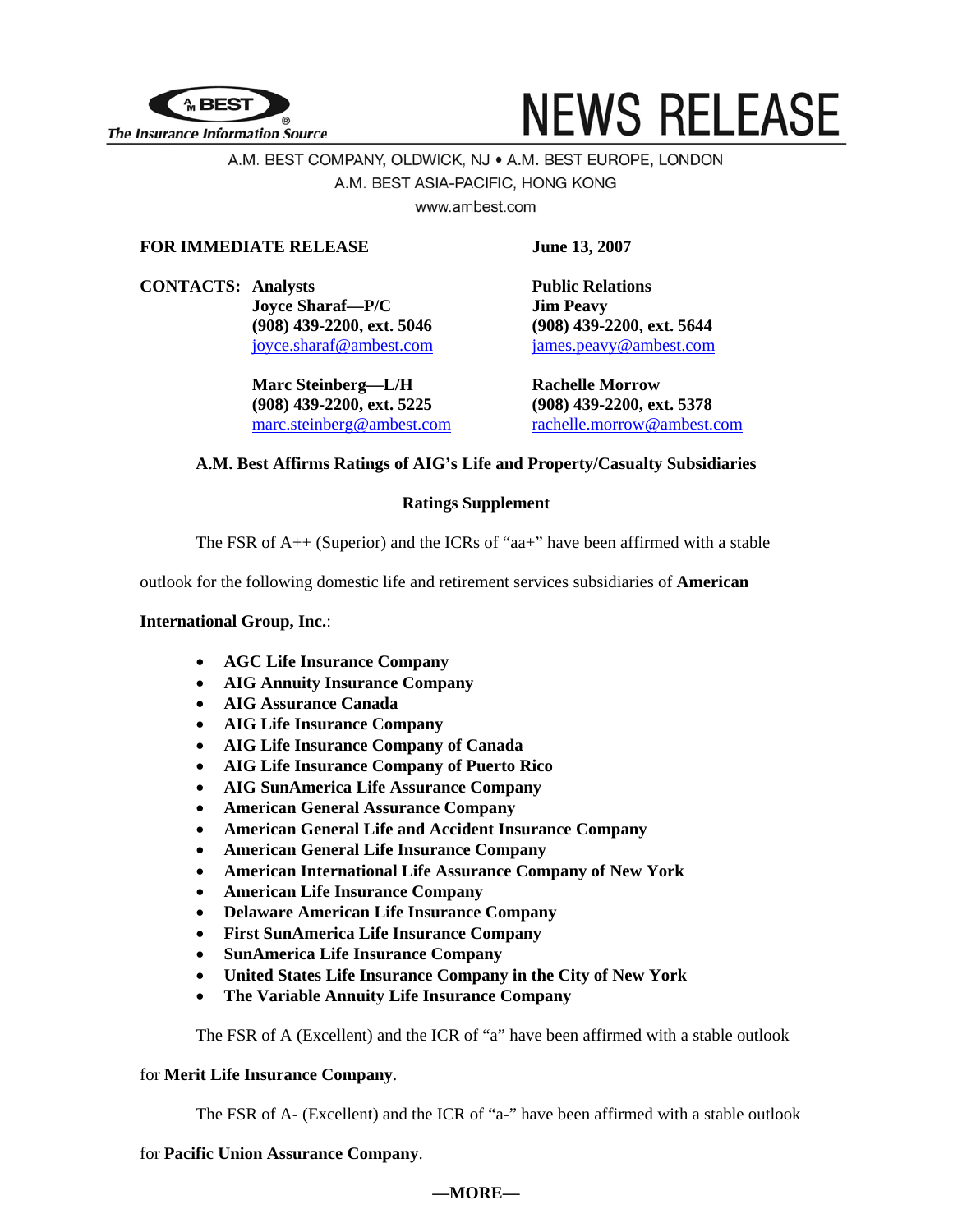

# **NEWS RELEASE**

# A.M. BEST COMPANY, OLDWICK, NJ · A.M. BEST EUROPE, LONDON A.M. BEST ASIA-PACIFIC, HONG KONG www.ambest.com

**—2—** 

The ICR of "aa" has been affirmed with a stable outlook for **American International** 

# **Group, Inc.**

The FSRs of A+ (Superior) and the ICRs of "aa-" have been affirmed with a stable

outlook for the following property/casualty subsidiaries of **American International Group, Inc.**:

## **American International Group (Commercial Pool and Strategic Affiliates):**

- **AIG Global Trade & Political Risk Insurance Company**
- **AIU Insurance Company**
- **American Home Assurance Company**
- **American International Insurance Company of Puerto Rico**
- **American International Pacific Insurance Company**
- **American International South Insurance Company**
- **American International Specialty Lines Insurance Company**
- **Audubon Indemnity Company**
- **Audubon Insurance Company**
- **AIG Casualty Company**
- **Commerce and Industry Insurance Company**
- **Commerce and Industry Insurance Company of Canada**
- **Granite State Insurance Company**
- **Illinois National Insurance Company**
- **The Insurance Company of the State of Pennsylvania**
- **National Union Fire Insurance Company of Louisiana**
- **National Union Fire Insurance Company of Pittsburgh, Pennsylvania**
- **New Hampshire Insurance Company**

#### **AIG Personal Lines Pool:**

- **AIG Auto Insurance Company of New Jersey**
- **AIG Centennial Insurance Company**
- **AIG Hawaii Insurance Company Inc.**
- **AIG Indemnity Insurance Company**
- **AIG National Insurance Company Inc.**
- **AIG Preferred Insurance Company**
- **AIG Premier Insurance Company**
- **American International Insurance Company**
- **American International Insurance Company of California, Inc**
- **American International Insurance Company of New Jersey**
- **American Pacific Insurance Company Inc.**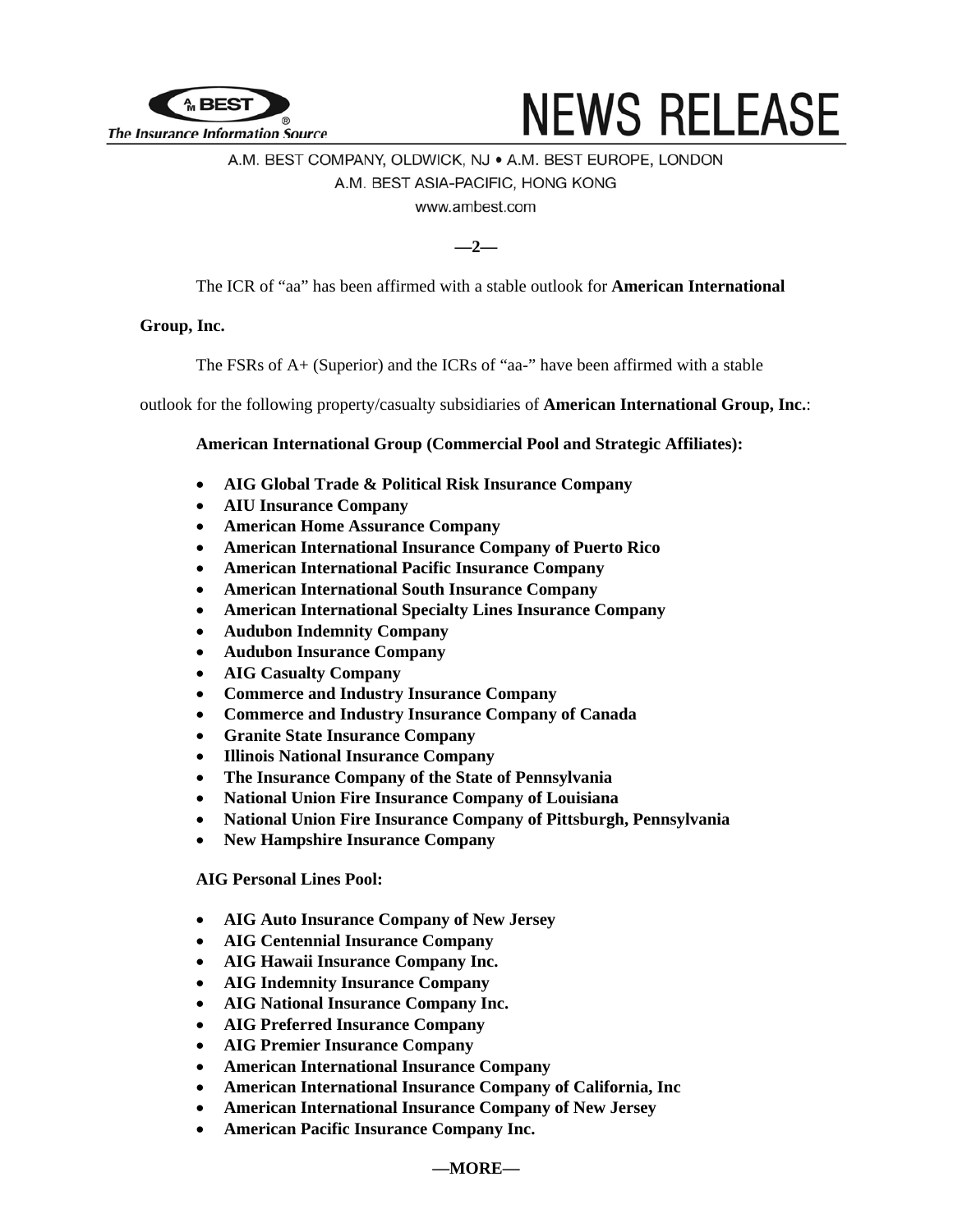

# **NEWS RELEASE**

# A.M. BEST COMPANY, OLDWICK, NJ · A.M. BEST EUROPE, LONDON A.M. BEST ASIA-PACIFIC, HONG KONG

www.ambest.com

**—3—** 

- **AIG Advantage Insurance Company**
- **New Hampshire Indemnity Company, Inc.**

**Transatlantic Holdings, Inc. Group:** 

- **Putnam Reinsurance Company**
- **Transatlantic Reinsurance Company**
- **Trans Re Zurich**

# **21st Century Insurance Group:**

- **21st Century Insurance Company**
- **21st Century Casualty Company**
- **21st Century Insurance Company of the Southwest**

## **Lexington Insurance Pool:**

- **Landmark Insurance Company**
- **Lexington Insurance Company**
- **Starr Excess Liability Insurance Company, Ltd.**
- **Starr Excess Liability Insurance International, Limited**

The FSR of  $A++$  (Superior) and the ICRs of "aa+" have been affirmed with a stable

outlook for the following subsidiaries of **American International Group, Inc.**:

## **Hartford Steam Boiler Group:**

- **Boiler Inspection and Insurance Company of Canada**
- **Hartford Steam Boiler Inspection and Insurance Company**
- **Hartford Steam Boiler Inspection and Insurance Company of Connecticut**
- **HSB Engineering Insurance Limited**

The FSR of A (Excellent) and the ICR of "a" have been affirmed with a stable outlook

## for **Yosemite Insurance Company**.

The FSR of B+ (Good) and the ICRs of "bbb-" have been affirmed with a stable outlook

for **American General Property Group** and its following subsidiaries.

- **American General Property Insurance Company**
- **American General Property Insurance Company of Florida**